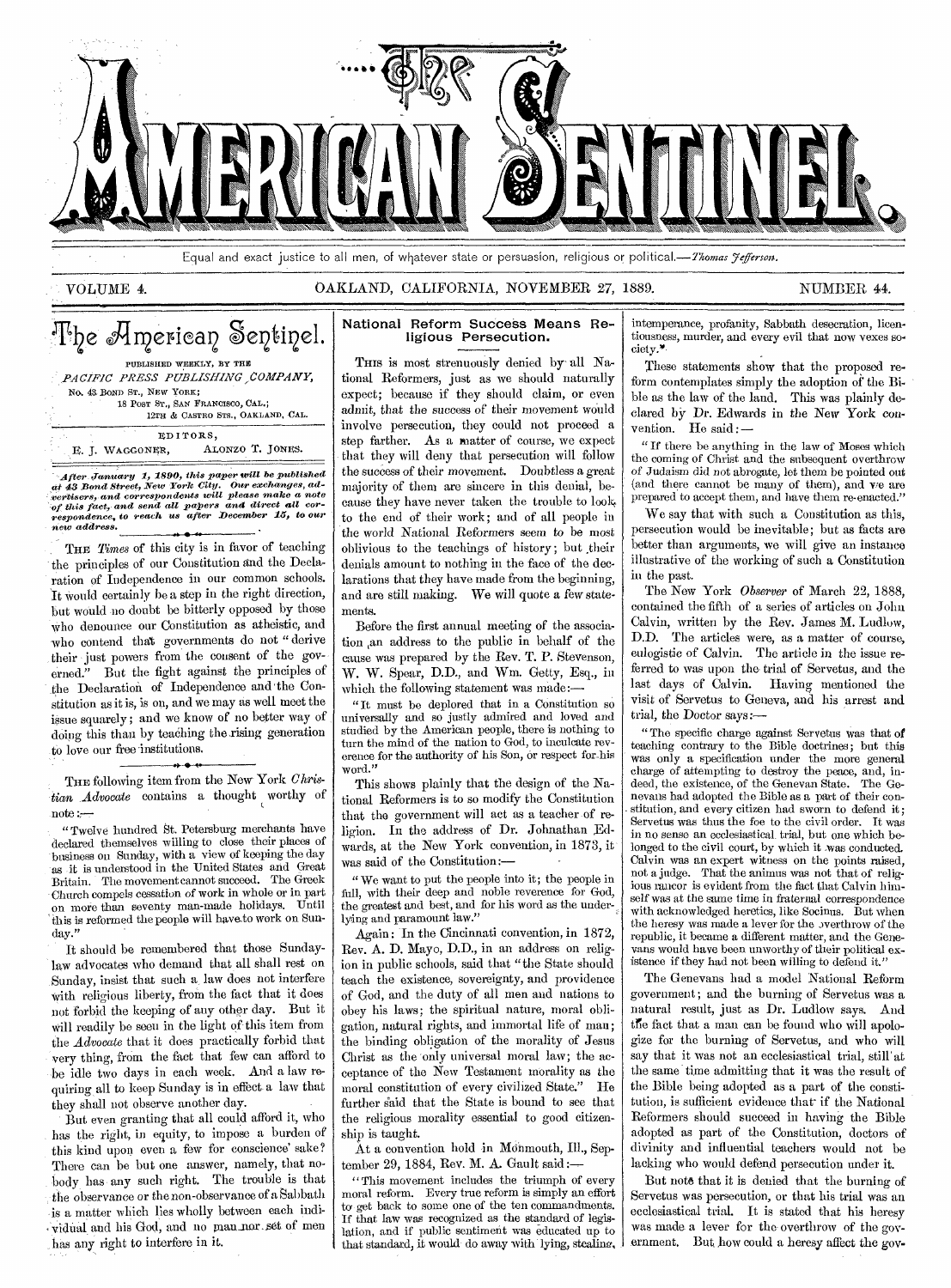ernment ?—Simply because the Bible had been adopted as a part of the constitution—not necessarily the Bible as it reads, but the Bible as interpreted by those in authority; and, therefore, whoever differed in opinion from the established belief concerning the Bible, was talking treason and violating the civil law. If it be denied that the execution of the law in-such cases is persecu-; tion, then there never was persecution; for when the early martyrs were put to death it was only because they were violating the laws of Rome. James and Paul were beheaded simply because their conscientious convictions in regard to the Bible-compelled them to violate the civil law of Rome. And so with what we have been accustomed to call the Roman Catholic persecution in the Dark Ages. If the trial of Servetus was not an ecclesiastical trial, and his execution was not religious persecution, simply -because in differing with Calvin concerning the Scriptures he was going contrary to the law of the State, then the Catholics never persecuted anybody ; for Cranmer, and Ridley, and Huss, and Jerome of Prague, and thousands of others who were burned at the stake, were tried and put to death for disobeying civil laws. The laws of the church were the laws-of the State. The-one who defends the burning of Servetus must likewise defend the massacre of St. Bartholomew's day, and the destruction of the Huguenots and Albigenses. All these people were put to death simply because the Bible, as interpreted by the priests, was a part of the civil law of those countries. The Catholic Church says that all these persons were punished by the State as law breakers. This is in one sense true; but they neglect to state that the church apprehended them, and priests tried them. The Inquisition found them guilty of violating the ecclesiasticocivil law, and they handed them over to the State for punishment, recommending them always to mercy, but expressly stipulating that they should be burned at the stake; and the civil power, as the servant of the church, was bound to obey.

Let the State become the servant of the church again, according to National Reform ideas, and let anybody's interpretation of the Bible, we care not whose, become a part of the civil law, and the same thing will take place again. It cannot be otherwise, for the State is -bound to enforce whatever laws it enacts. If it enacts laws concerning matters of faith and doctrine, then it is bound to punish the man who differs from the established faith. But such punishment is simply religious persecution.

The cool way in which Dr. Ludlow disposes of Servetus, finds a parallel in the way that men defend the enforcement of Sunday laws at the present time. Says he:

If there was one place in the world the fugitiveshould have avoided, it was Geneva. The laws of that place he- knew were very strict. Calvin had long before warned him not to come there to disturb the peace. The people of that commonwealth had the right to protect their political existence. They had fought for twenty years to get rid of Catholic tyranny, and were now in a life-and-death struggle with the Libertine element. Yet Servetus turned up in Geneva. His purpose was clear. Here the Romish Inquisition could not follow him, for' the Calvinists would defend him against that. But while thus receiving their hospitality, he could get a dagger under the fifth 'rib. of Calvinism by siding with the Libertines."

We say that this is simply abominable. The man that could coolly write such a paragraph as that would be a,worthy companion of Loyola, and a ready tool of the Inquisition. He says that Calvin had warned Servetus not to come to Geneva to disturb the peace, and that the 'people had a right to protect their political existence. But what was their polities?—It was Calvinism. Servetus' disturbing the peace did not consist in beating drums, or doing noisy work during public service, or in making any demonstrations whatever, but in writing and talking against Calvinism, as Dr. Ludlow himself says. The sum of his offense was opposition to Calvinism. For this and this alone he was burned. And a professed Protestant in this century and in this decade, upholds the cowardly and blood-thirsty deed! Yet there are men found who say that this is too enlightened an age to allow such a thing as persecution for religious opinion.

Such talk is very similar to that indulged in .by the advocates of National Reform Sunday laws. They want to protect the peace of society, they say. It was only two weeks ago that a friend of ours was talking with another gentleman, concerning the barbarous Sunday law of Georgia and the conviction of Mr. Conklin for cutting saplings in -the woods on his farm on Sunday. Instead-of expressing the contempt and indignation which every right-minded man must feel at' so outrageous a law as that of Georgia, and at the persecution of an inoffensive citizen, the gentleman seemed to take his conviction as a matter of course, and threw the blame all on Mr. Conklin, saying he knew what the law was before he went to work; he need not have suffered if he had been of a mind to avoid it. If he had not known the law, there might be some ground of pity; but when he knew the law and deliberately violated it, nobody but -himself is to blame for the result.

. But when the National Reform American Sabbath Union movement succeeds, it will not be necessary for the person to work in order to disturb the peace. Servetus disturbed the peace of Geneva by writing and talking against Calvinism, because Calvinism was the politics of Geneva. And so when the State "re-enacts the fourth commandment," as Mr. Shepard and Mr. Crafts say, Sunday will be a State institution, and the individual who talks against that institution by declaring that the fourth commandment requires the observance of the seventh and not the first day, will be a disturber of the public peace. As much as this is contemplated in the statement which we have before quoted from the *Western Christian Advocate,* edited by Rev. G. W. Bothwell, D.D., of Oakland, Cal. Speaking of the petition against a Sunday law and the union of Church and State, in his issue of March 22, Mr. Bothwell said:—

" Most of the States make provision for the exercise of the peculiar tenets of belief which are entertained by the Adventists. They can worship on Saturday, and call it the Sabbath if they choose; but there let their privileges end. Instead of thankfully making use of concessions granted them, and' then going off quietly and attending to their own business as they ought, they start out making unholy alliances that they may defeat the purposes of their benefactors. None of these bills are aimed at them ; but if they fail to appreciate the fact, they may yet call down upon themselves such a measure of public disfavor as that legislation embarrassing to them will result."

This is simply a threat, of punishment, that will be meted out to those who shall dare-to protest against national religious legislation, and shall dare to teach that Sunday is ngt, the Sahbath. It will not be necessary for them to work on Sun-

day; if by their preaching according to their conscientious convictions concerning the word, they strike against the established religion, they will be considered as violators of the public peace, and will meet with punishment.

Finally, as demonstrating conclusively, even to those who cannot draw conclusions, we quote the following bold declaration from a speech by Dr. Mayo in the Cincinnati National Reform Convention. Speaking of the people of the United States, he said :-

" They will plant in the great charter of liberties an acknowledgment of the nation's dependence on Almighty God, and its duty to conform to the laws of religious and Christian morality. They will protect the rights of every citi en, and persecute no man for his religion until that religion drives him to disobey the law which expresses the will of the majority concerning the moral duty of the citizen. And that will is always open to revision by constitutional means.'

We do not know how anyone can ask for any stronger proof than this that the National Reform movement contemplates persecution. And note, it is not even claimed that the persecution will. be for actual violation of the law of God, but for acting or thinking contrary to the will of the majority concerning moral duties, with the express understanding that that will may change at any time.

Any person who can defend so outrageous a scheme has no sense whatever of what constitutes liberty. If any National Reformer can explain these utterances so as to make them harmonize with the golden rule, and with simple justice, the-columns of the SENTINEL are open to him.

E. 3. W.

### **They Are-One.**

THE *Christian Statesman*, of September 5, contains a report of the Lakeside Reform Assembly, by the editor, T. P. Stevenson. This assembly was a joint convention of the Woman's Christian Temperance Union and the National Reform Association. The first three days were devoted to the Woman's Christian Temperance Union work, in which addresses were given upon "Woman Suffrage" and "Sabbath Observance." Addresses were delivered on "The Limits of Religious Liberty," and "The American Sabbath, and How to Maintain It." After noting the Woman's Christian Temperance. Union Conference, Mr. Stevenson introduces the work of the days devoted especially to the National Reform Association, with these words:—

" There was no perceptible transition between the foregoing exercises and those properly relating to the National Reform Association."

This strikes us as very significant. It shows how rapidly the great Woman's Christian Temperance Union is losing sight of the object for which it was established, and is becoming simply a National 'Reform' organization. The meetings of one cannot be distinguished from those of the other.

From Mr. Stevenson's report, we would not get the idea that the subject of temperance was mentioned in the Woman's Christian Temperance Union Conf rence. Of course we are not to suppose that the subject of temperance was entirely ignored, but the report warrants us in believing that temperance received less attention than woman's suffrage and Sunday legislation. We are sorry that this is so. We are sorry that in combating religious legislation, which is evil, and only evil, we are placed in antagonism to the work of a professedly temperance organiza-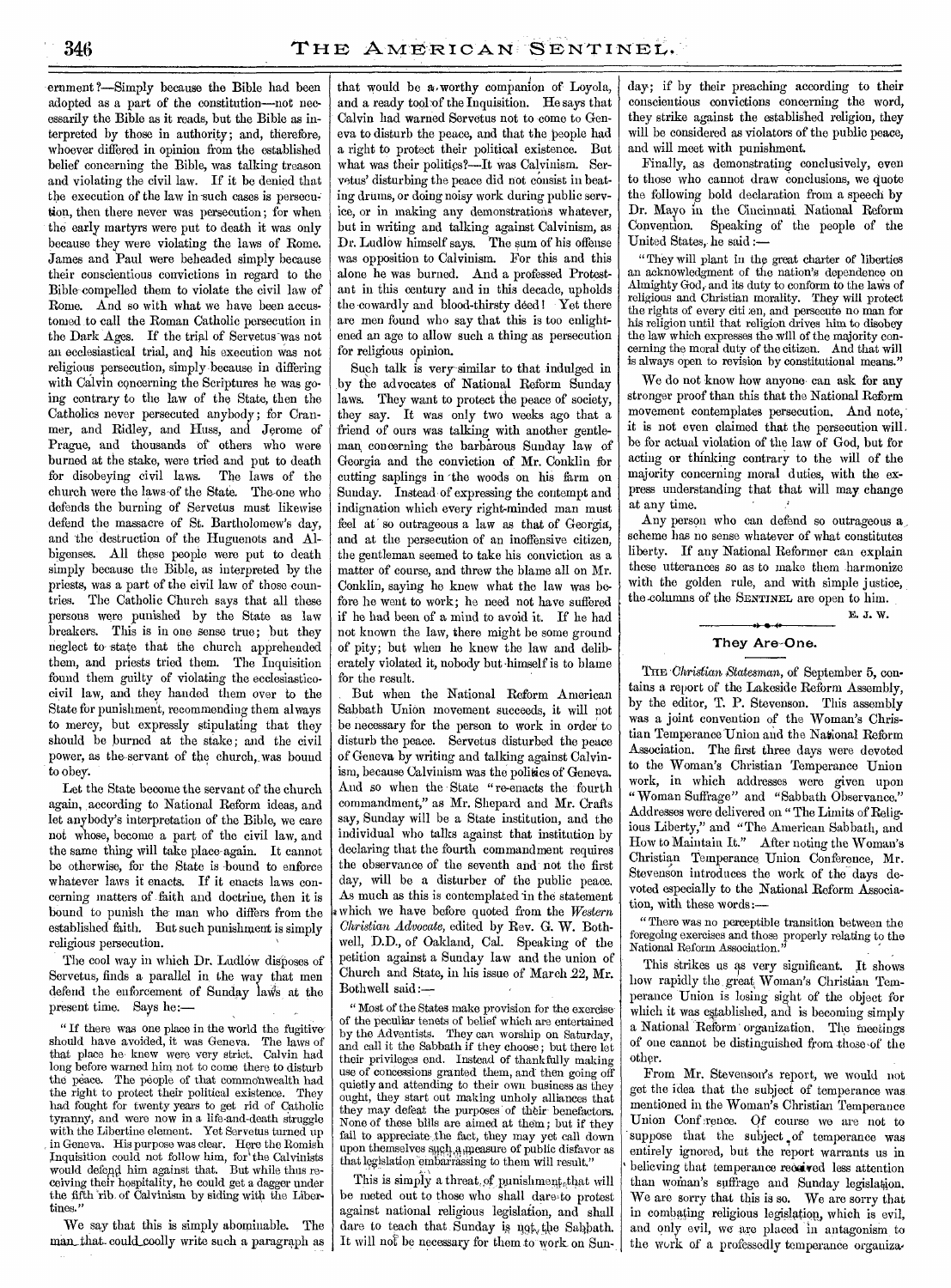tion. We believe in temperance of the strictest kind, and wish to support every temperance measure and every temperance organization ; therefore we hope that the women of the National W. C. T. U. who believe that it should be devoted exclusively to temperance work—and there are very many of them—will be able either to convert the national association, or else to form a branch which will work in a legitimate way for real Christian temperance, and which we can support support.

### • A Pagan Theory.

AT Bay View, Mich., the past summer, the Woman's Christian Temperance Union held a school of methods, at which Prof. E. E. White, superintendent of public schools of Cincinnati, made a speech on "The Duty of the Hour," in which, according to Miss Willard's report in the *Union Signal,* he made the following statement :—

" You must either concede the right of the State to teach everything or deny the right of the State to teach anything. We must take conscience as the compass and put reason at the helm of the ship of State or we cannot weather the gale. The family, Church and State, should in a holy alliance gather about the cradle."

This is a part of the plea for the establishment and enforcement of religion in public schools. It is not, true that the State has the right to teach everything or nothing. The State has no right to teach religion. In the first place, it cannot do it without establishing a State religion, and a State religion is not genuine religion at all, but is only a wicked mixture of worldliness with the forms of religion, and amounts to nothing but religious despotism; and such a despotism is the worst of all. Instead of being an educator and an enlightener, such a government crushes out freedom of thought, and ends only in ignorance and superstition; and ignorance mixed with superstition is worse than ignorance alone; and when the superstition is enforced by governmental power the evil is increased a thousand-fold.

If it be indeed true that the only alternative is to concede that the State must teach everything or nothing, then we will take the latter, and deny the right of the State to teach anything, because it is vastly better for the State to do nothing than for it to attempt to do what it is impossible for it to do, with the inevitable result—the establishment of a religious despotism enforcing superstitious forms by governmental power.

But, although it is not the right, and is not in the power, of the State to teach religion, the State *has* a right to teach something. It has the right to teach the rights and the duties of the citizen as a citizen to his fellow-citizens and to the State. This it can do; this it has the right to do; and there its rights and its powers end. It has no right to undertake 'authoritatively to declare what are men's d ties to God, or whether there is any God. That is for the individual to find out for himself, and to render according to the dictates and the light of his own conscience. When it shall ever come to that place where the State presumes to put itself above the parent in his relation to his child, and shall put itself between the parent and his child, and dictate what religion that' child shall be taught, such a State is unworthy to stand for an hour. The right of the parent to the religious care and instruction of his child is paramount and absolute. And to the parent' and the child this right is worth more than all the States in Christendom. That some parents neglect to exercise this right and fail to *give* to their children religious instruction, can never justify the State in usurping the place of the parent and destroying the right, either of those who neglect it or those who exercise it.

The State can never of right have anything to do with forming any alliance in which the church is concerned, whether about the cradle or anywhere else; and any alliance of the State with the family with reference to the cradle must end with its simple pledge of protection to both the family and the cradle. The child belongs to the parent and not to the State. Both the dictum and the theory that the child belongs to the State is pagan and not Christian; and throughout this whole discussion in behalf of religion in the public schools by the would-be leaders of thought, there is a current that is carrying them, and those who follow them, into downright paganism. It is true they profess to be doing it all in the name of Christianity, but the theory of the State which they maintain is the pagan theory; and when they propose to sanctify it with the form of Christianity as the State religion, then the result is a system exactly conformed to that of the Papacy, and is essentially papal. A. T. J.

#### .<br>• ۱ Building on the Sand.

AN exchange quotes from the words of Rev. Dr. Strong the following concerning the "civil Sabbath" $:=$ 

" Rev. Joshua Strong, secretary of the Evangelical Alliance, in the course 'of an excellent discourse on The Civil Sabbath,' recently delivered, has this to say regarding the grounds for its observance :—

 $\cdots$  We observe two Sabbaths, entirely distinct in origin, character, and authority—the one civil, the other religious. The latter is divine in its origin and authority, and sacred in character; the former—the civil Sabbath—is wholly human in its origin and authority, and secular in character. Because these two Sabbaths coincide, they are very easily and commonly confounded, and there results much popular misconception as to the meaning and value of Sab-<br>bath laws. . . . . Much bad blood and much in-Much bad blood and much injury to the cause of Sabbath observance result from the common failure of both the enemies and friends of Sabbath laws to perceive that they are wholly secular, and that they in nowise depend for justification on the divine authority and sacred character of the religious Sabbath. If the words, " Remember the Sabbath-day to keep it holy," had never been uttered, there would be exactly the same ground for Sabbath legislation which now exists,—a ground full, broad, and solid.'

" The tenable grounds, therefore, on which legislation regarding Sabbath observance rests, are these, namely: 'First, the duty of the State to secure to every man the right to rest on the Sabbath ; and second, the duty of the State to guard the leisure of the day from uses subversive of its object as a day of rest, and uses dangerous to public morals."

The position here laid down by Dr. Strong one of the most thoughtful and able American writers concerning national questions—is as strongly put as it is possible to make an illogical position. He fails to recognize the fundamental truth that "Sabbath keeping" is primarily and only a religious act, and that the benefits which come from it to man's lower nature, and to the so-called non-religious interests of a community, come only when the abstinence from labor is brought about through religious conviction. In other words, the expression "civil Sabbath" is at once''and always' contradictory; this is shown by the fact that in all places, and on the part of all individuals where rest is induced without religious conviction, Sabbath keeping and its blessings disappear. The "continental Sunday,"

of which so much is said, and concerning which so much fear is expressed, is the unavoidable result of a social and civil system from which the idea of a divinely-appointed Sabbath has been eliminated. When a religious conviction does not control, abstinence from labor induced by social customs, by mere desire for relief from the fatigue of labor, or by the compulsion of civil law, must result in holidayism, the character of which will be determined by the religious and moral atmosphere of the time. Holidayism thus induced has always resulted in much positive irreligion and immorality.

The statement that the State must "secure to every man the right to rest on the Sabbath," finds no counterpart in existing Sunday legislation. If that be all which the State may do, it can only declare that each man shall be free to cease from labor on Sunday if he choose so to do. The moment that it *forbids* labor, it has passed beyond the matter of guaranteeing rest, and has introduced compulsion. The evident confusion into which so clear a thinker as Dr. Strong falls, must continue until men cease to teach the illogical and impossible theory that there can be a "civil Sabbath." We shall escape from the thralldom of this inconsistence only as we rise from the lowland into which the pagan-born State-church theories out of which Roman Catholicism grew, are wholly laid aside. *—Sabbath Recorder.* 

#### That Unwritten Agreement.

BISHOP FOSTER urges that there was an "unwritten agreement" made between the observers of Sunday and the observers of the seventh day; that the former came to America first and established the keeping of Sunday; that the latter in coming afterwards tacitly agreed to keep the laws. By this "unwritten agreement" the keepers of the seventh day were bound to keep Sunday also. This mode of reasoning is worthy only of the Papacy and the Inquisition. It is the argument of tyranny; but let us see how it would work in another case.

When America was discovered the Indians were the undisputed owners of the continent. So far as the whites were concerned, the Indians established themselves here first. They had certain "unwritten" laws regulating warfare, the chase, and social life. A solemn council determined the fate of the captives taken in war. Certain ceremonies were performed before undertaking the chase. The women were obliged to do all the drudgery, that the men might the better be prepared for war and the chase. By the working of these "unwritten" laws Sunday was as much used for the chase as any other day. In fact, they " had no Sunday."

Now when the *Mayflower* landed a small company at Plymouth, did not these individuals tacitly agree to keep the laws of the red men ? When William Penn bought land of the Indians was it not the "unwritten agreement" that whoever should settle on this land would keep the laws of the red men? Whenever settlers came to America would they not be bound by this "unwritten agreement" to keep Sunday as the Indians kept it? How is this, anyway, Mr. Foster? Do not the Indians' claims antedate vours? Then, too, the whites were in the minority. They were not even one-seventh of one per cent. of the population. R. M. CAVINESS, cent. of the population. *Keokuk, Iowa.*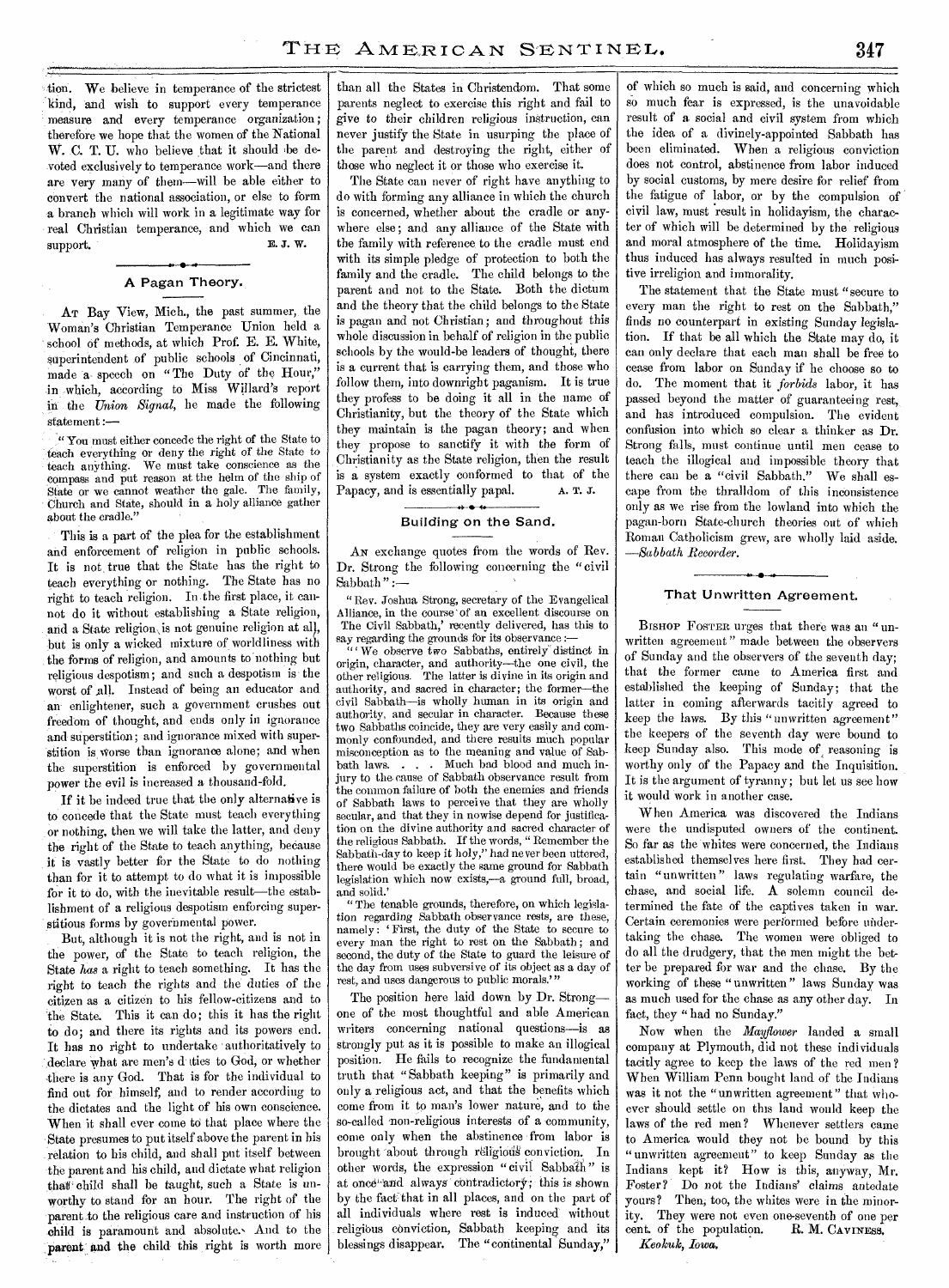#### He Don't Belong.

WHEN the field secretary of the American Sabbath Union was "swinging round the circle" last summer, he gave two addresses at Fresno, Cal. Among other questions sent up for him to answer at one of his public meetings, was this one, "Do you indorse the principles of the National Reform Association?"' The evasive answer came with readiness, "I don't belong to that party." After a somewhat lengthy and rambling talk he said, " I am not ashamed of it." Then it seems he doesn't "belong" but has a "warm side" for it. His sympathies are for it and with it. Does he sustain the same relation to it as he does to the Knights of Labor? At their general assembly last year at Indianapolis, he told them that he was so closely in "accord" with their "principles" that he had almost decided to become a Knight himself. He said if he did not it would be because he believed he could "advance" their "principles better as an outside ally."

Dr. Crafts gets apparently much "worked up" when anything coming from National Reform sources is brought to bear upon his work. He immediately repudiates it. It is almost pitiful to notice how much pain the galling imputation gives him. He don't belong, it isn't his purpose, etc., yet he's "not ashamed of it." Can he "advance" its "principles better as an outside ally"? Can he do it more service where he is, just as he can help the Knights more by not belonging to them ?

Now let us look at one or two of the principal results wished for, which spring from National Reform principles. The words about to be presented are not those of obscure and indifferent men, but those of leading and zealous advocates:

" Constitutional laws punish for false money, weights, and measures, and, of course, Congress establishes a standard for money, weights, and measures. So-Congress must establish a standard of religion," *etc.—Dr. Blanchard, in Pittsburg National Reform Convention in 1874.* 

*"* It is the duty of the State, as such, to enter into alliance with the church of Christ, and to profess, adhere to, defend, and maintain, the true religion." *—Secretary .L M. Foster, in Christian Statesman, 1884.* 

"To be perfectly plain, I believe that the existence of a Christian Constitution would disfranchise every logically consistent *infidel."—Secretary W. J. Coleman, in Christian Statesman, Nov. 1, 1883.* 

"Of course a government organized on a basis embracing Christianity could not, with propriety, intrust those with office who are hostile to its characteristic faith. And none-of this class have any right to claim that they should be legally eligible to office with those who are *bona-fide citizens."—Christian Nation, September 15,1886, National Reform organ, New York City.* 

Secretary Foster, in speaking of the National Reformed State, says:—

" The expenses of the church in carrying on her aggressive work, it [the Statej meets in whole or in part out of the public treasury."—Christian *Statesman, March, 1884.* 

Lastly:—

" But shall we take—is it right to take--public money to teach principles, enforce laws, and introduce customs to which many members of the community are opposed?—Most certainly. The gospel from its very nature is aggressive, contemplates the rectification of corrupt, disorderly, and degraded human nature, casts down every high thing thatwould exalt itself against the knowledge of God, and brings every thought into captivity to the obedience of Christ."— Wm. *Somerville, in Christian Nation, July 7 and 14, 1886.* 

Here we have a few things—quite a-small crop —growing out of National Reform principles,

viz.: 1. Congress to establish a standard of religion. 2. The State to enter into alliance with the Church—Church .and State union. 3. Disfranchising infidels, which means everybody " hostile" to the National Reform idea of Christianity. 4. "None of this class" to be treated as "*bonafide* citizens." 5. Providing public money to carry on "the aggressive work" of the church, the preachers to be fed out of the "public crib." 6. It is right to so use the public funds, because the gospel is "aggressive" and "casts down" everything that would "exalt" itself against it. In other words, nothing must stand in the way of the National Reform *regime,* not even the United States treasury, and Dr. Crafts is "not ashamed" of such principles! N. J. BOWERS. *Fresno, Cal.* 

### Religious Liberty in Maryland.

THE proposition to rear a monument in honor of Lord Baltimore as founder of the colony of Maryland would seem to be eminently proper; for whether we consider the personal character of the man, his zeal and enterprise as the projector of a colony in the New World, or the magnificent results that have attended his settlements on the shores of the Chesapeake, his fame is as truly meritorious as that of the founder of any other commercial enterprise in America. In this day of multiform centennial glorification let not the name of Cecelius Calvert be overlooked.

But it is to be hoped that his co-religionists the Romanists—of the present day will not compromise themselves, nor mar the fair fame of an honorable man of affairs by persisting in claiming for him, an honor to which he did not aspire, and an administration of the colony which he had no authority to grant—that of being the pioneer, founder, and patron of religious liberty in the American colonies. If the leaders of Romanist thought in the United States, and especially in Maryland, really desire to conciliate their Protestant fellow-citizens, and to verify the truth of history, they have on this occasion a fine opportunity to retire from an offensive and untenable position—to recede from their wonted claim for Lord Baltimore—a claim inconsistent with an essential, abiding principle of their own church; false, in fact, and impossible according to the terms of the charter of Maryland.

The writer has in his possession an old folio volume containing a copy of the original charter of Maryland in Latin and English, and colonial records and acts of the assembly from 1637 to 1765. These furnish incontestible evidence that religious liberty in the colony of Maryland was not contemplated by Charles I., who granted the charter; that such liberty was never accorded to the colonists by the proprietor or his lieutenants, and never secured to the freemen by acts of the assembly. On the contrary, acts were at times passed on the subject of religion as intolerant, fierce, and bloody as any to be found in force elsewhere in the Old World or in the New. Compared with some of Maryland's "religious liberty" enactments, under the Calverts, the "Blue Laws" of Connecticut were "gentle doves," and the laws which hung Quakers in Boston, and witches in Salem, were righteous regulations.

The charter patent granted by Charles I. to Lord Baltimore incorporating the Province of Maryland opens with the usual preamble and the terms of the general purpose of the grant. 'Then follows a particular designation of the geographical metes and bounds of the region to be-occupied.

That is followed by an extended enumeration of the rights, franchises, and authority confirmed unto the proprietor, his heirs and assignees, "in and to the region designated, its soils, -woods, marshes, lakes, rivers, bays, islands, etc., with fishings of every kind of fish, as well of whales and sturgeon and other royal fish as of other fish; and, moreover, the opening and working of veins, mines, and quarries." And then occurs the following: "And furthermore, the *patronage* and *advowsons*  of all churches which—with the increasing worship and religion of Christ—within the said region, islands, islets, and limits aforesaid, hereafter *shall happen* to be built, together with license and faculty of erecting and founding churches, chapels, and places of worship in convenient and suitable places within the premises, and of causing the same to be dedicated and consecrated according to the ecclesiastical laws of our kingdom of England; with all and singular such, and as ample rights,' jurisdictions, privileges, prerogatives, royalties, liberties, immunities, and royal rights, and temporal franchises whatsoever, as well by sea as by land, within the region, islands, islets, and limits aforesaid, to be had, exercised, used, and enjoyed as any Bishop of Durham within the bishopric or country—Palatine of Durham, in our kingdom of England, ever heretofore bath had, held, used, or enjoyed, or of right could, or ought to have, hold, use, or enjoy."

The above is all that Lord Baltimore's charter contains on the special subject of religion or ecclesiastical affairs. It is proper to explain the reference to "the Palatine county of Durham." At that period there were in England three Palatine counties—those of Chester, Lancaster, and Durham. They were called Palatine because the proprietors exercised, each in his county, royal prerogatives as a king in his palace. In the case of Durham the bishop was the proprietor, and hence he exercised the chief authority in the county, both civil and ecclesiastical; he was, in fact, a royal bishop of the county, which was, at the same time, his diocese. Taking, therefore, the Palatine county of Durham and the jurisdiction of its bishop proprietor as the model and measure of corresponding authority in Maryland, that colony was thus constituted a Palatine province, and its proprietor invested with an episcopal oversight of -its churches.

But while the proprietor of Maryland was thus invested with Palatine, episcopal authority, the terms of the charter were not *mandatory.*  He *might* found churches and chapels, but he *was not required* to found them; and then all such places of worship that *might happen* to be established *must be* "dedicated, consecrated," and ordered after the model and according. to the ritual of the established Church of England, observed in the Palatine county of Durham.

Manifestly, then, according to the terms of his charter, the proprietor of Maryland could not officially tolerate any form of dissent from the established Church of England, nor could he lawfully found or dedicate in the province a dissenting meeting-house, church, or chapel; neither was it in his power, as Lord Palatine of the province, to authorize or permit other persons to establish within his jurisdiction such places of worship for the use of dissenters from the formand faith of the Church of England.

Much less could Cecilius Calvert, or any of his successors, holding under his original charter, lawfully establish and proclaim the general principle of personal religious liberty. The very idea of such liberty was alien to all-existing eccle-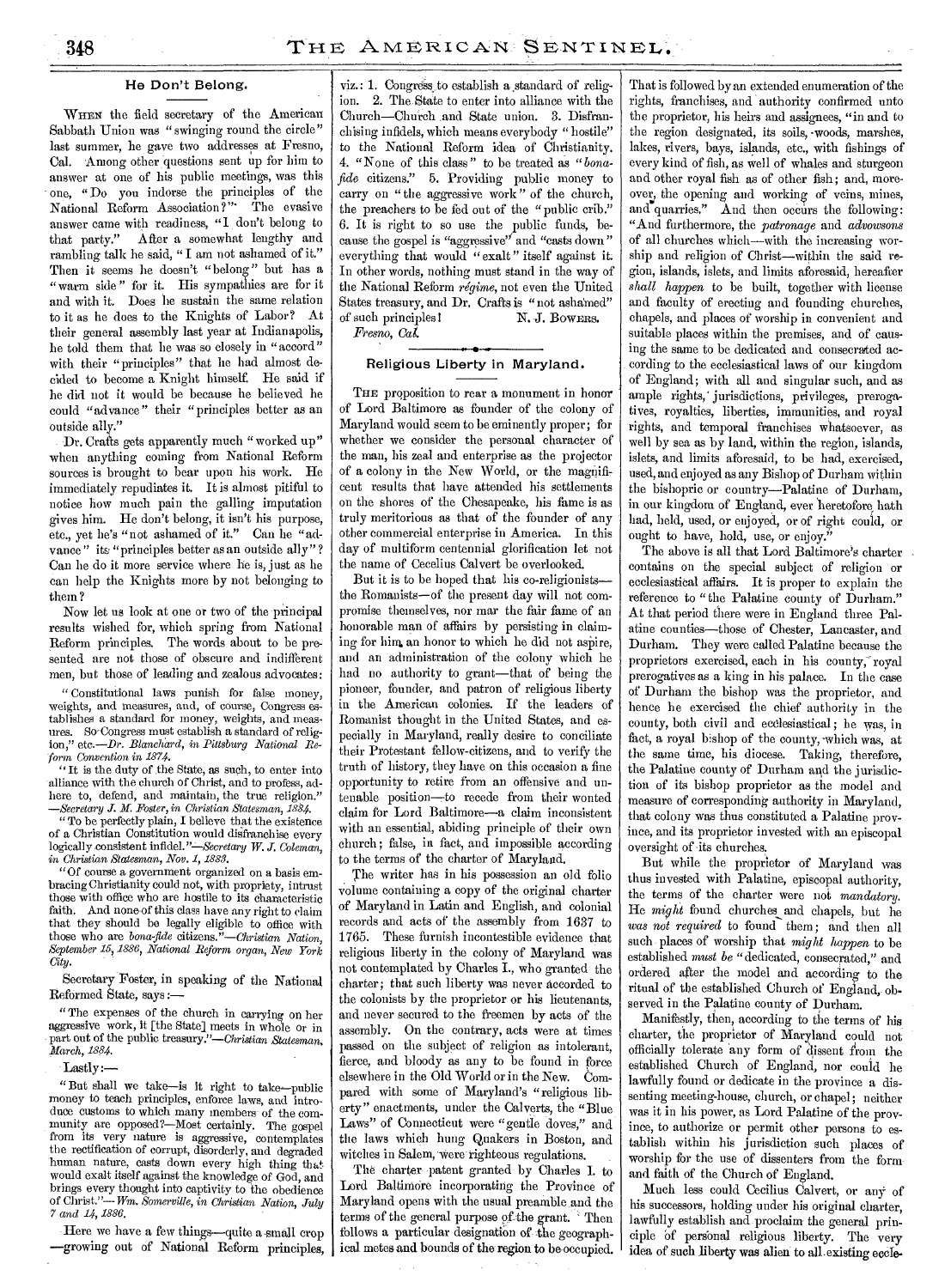siastical institutions, and as an actuality, then, nowhere to be found. It appears, however, that the Romanist Lords of Baltimore, or their representatives in the province, *did not molest* dissenters from the English established church, for the reason that, being themselves dissenters, they could not consistently or prudently enforce upon others those charter principles which they themselves were openly violating. And thus the ideal church of the province of Maryland, designed after the model of the Palatine Church of Durham, became from the first a nullity; while there prevailed for a time a degree of religious freedom in which all dissenters participated—Romanists and Protestants alike.

Now if for this happy state of the church in Maryland, Lord Baltimore was entitled to thanks, it must have been on the principle of a certain man who generously gave away his neighbor's apples. As this man was helping himself to apples one day in his neighbor's orchard, a stranger came along who, supposing him to be the proprietor, politely asked permission to gather a few apples. "Certainly," said the supposed proprietor, "help yourself; take as many, as you want." When the stranger had filled his pockets with the choice fruit, he was quite profuse in his thanks for the kindness. "Oh, no," replied the other, "don't thank me; these apples are not mine. I am myself stealing them just as you are."

It is evident Lord Baltimore had no *authority*  to grant religious liberty to his colonists, and it is equally manifest he had no *intention* of granting such privilege to his followers. It could not have been his original purpose to found a State on the principle of general religious liberty; for then, as an honest, candid man, he would have refused a charter which forbade the granting of that liberty. Nor did his lordship or his Roman-Nisi adherents subsequently intend to establish universal religious freedom in the colony. This is evident from their public acts.

At a general assembly held at St. John's, and terminating March 19, 1638—about four years from the founding of the colony—an act was passed on the closing day of the session ordaining certain laws for the government of the province, of which the first was, "That holy Church within this province shall have all her rights and liberties. $\bar{v}$  At an assembly held at the same place two years later, 1640, "An Act for Church Liberties" was passed October 23, ordaining "that holy church within this province shall have and enjoy all her rights, liberties, and franchises, wholly and without blemish." This was subsequently confirmed as a perpetual law.

Now, why this special legislation in behalf of "holy church"? Why were not all the churches, any and all sects, included if universal religious toleration was the design of the benevolent and enlightened proprietor and his general .assembly? Why the necessity of This special legislation ? If liberty of worship had been from the first legally accorded to all dissenting sects, the Romanists enjoyed it in common with all the rest; and hence they did not need this special protection; but if they, or any other dissenters, required legislative protection, all did, and to limit such legal assurance to one sect was not universal toleration. The authors of this partial and special toleration, therefore, could not have been those pioneers of universal liberty of conscience of whom we hear so much at this time. - *.4 Clair, in Converted Catholic.* 

### Religious Education by the State.

IN a plea for religious instruction by the State, Rev. Geo. B. Cheever asks the following ques $tion :=$ 

"Shall God himself be intrusted with the dominion over the consciences of rational beings instructed by his own laws and providences, or shall the States, by majority of voters, uninstructed from infancy in the holy requisitions of God's law, be the supreme governors of the human soul ? "

Here are really two questions; and of course Mr. Cheever intends that the first one shall be answered in the affirmative, and the second one in the negative. In this view, the questions contain the very essence of the doctrine always advocated by the AMERICAN SENTINEL, and are exactly opposed to the principles of so-called National Reform. For whenever religion is put into the hands of the State, an attempt is made to transfer "the dominion over the consciences of rational beings" from God to the State. There is no dodging this conclusion, because Mr. Cheever admits all through his article that. this is emphatically a case of conscience.

Our proposition is still further confirmed by Mr. Cheever's second question. This question shows that in his mind the reason why the States should not "be the supreme governors of the human soul," lies in the fact that the "majority of voters" are "uninstructed from infancy in the holy requisitions of God's law." Mr. Cheever must intend to convey the idea either that the majority of voters will always remain uninstructed "in the holy requisitions of God's law," and therefore the States can never become "the supreme governors of the human soul," or else that the time may come when the majority of voters will be instructed in the requisitions of God's law, and that when they are so instructed it will then be perfectly proper for the States to " be the supreme governors of the human soul." Evidently the latter view is the one which be indorses; for the sole object of his lengthy argument is to show the necessity and utility of religious instruction provided by the State. Only let the States instruct "the-majority of voters" "in the holy requisitions of God's law," and they will be eminently fitted to "be the supreme governors of the human soul," says the Rev. Geo. B. Cheever, D.D.

It is of course well understood that the SENTI-NEL has never indorsed this sentiment implied in Mr. Cheever's second question. The friends of religious liberty are perfectly satisfied to intrust the Almighty " with the dominion over the consciences of rational beings;" and they forever deny the right of the States, no matter how well instructed their voters may be, to usurp that dominion, or constitute themselves "the supreme governors of the human soul." And this is why they are opposed to having the State dictate to the people what they shall study, or what they shall practice, in. matters of religion.

A. DELOS WESTCOTT.

### The W. C. T. U. and Politics.

REGARDING the recent convention of the Woman's Christian Temperance Union at Chicago, the following is from the press dispatches:—

The event of the session was the report of the Committee on Resolutions touching the non-partisan question. The majority report says :-

"We believe it is vital to temperance reform that the principle of prohibition be made the dominant issue in American politics. We therefore give our approval to that party only which declares

in its platform for prohibition in the State and nation, and stands in action for its application to law.'

The minority report was brought in by Mrs. Mattie M. Bailey, of the Lowa delegation, and read as follows:—

"That the recent amendment contests demonstrate the need of more persistent and persuasive educational temperance work among all classes of people; the results of these several contests have given us practical proof that the success in the effort for the overthrow of the legalized liquor traffic can only be assured where the intelligent convictions of the people are in favor of prohibition, and that defeat is certain where such convictions are lacking; therefore, resolved, further, that as forty odd departments of the W. C. T. U. work are for no party, but are for the education of the people in the truths of total abstinence and prohibition, and as we have in our membership Women whose differing political preferences lead them to sympathize with and support different political parties, therefore it is unjust and unwise for this organization to pledge its influence, support, or allegiance to any political party.

"Unjust because if this organization is nonpartisan, as our president has lately declared, such a pledge of influence, support, or allegiance, representatively given, interferes with the individual freedom of any and every member to prefer and work for the political party of her choice. Unwise because in the practical carrying out of that pledge our religious and educational work is thereby subjected to party limitations and antagonized by disastrous partisan opposition,"

Mrs. Foster and Mrs. Bailey spoke in favor of the adoption of the minority report. Mrs. Clara Hoffman spoke against its adoption. The majority report was adopted. The Iowa delegates alone voted in favor of the minority report.

At this point Mrs. J. Ellen Foster arose and read a long protest on behalf of the Iowa delegation, setting forth that they had met with rebuffs and insults until forbearance had ceased to be a virtue. At the conclusion of the reading the entire Iowa delegation left the hall.

### The Right to Rest.

THE Rev. Dr. W. W. Evarts, of Chicago, is an active worker for a national Sunday law, and, like all his companions in the work, he uses arguments which, on account of their weakness, he would be ashamed to use in any other cause. The *Golden Censer* published a portion of one of his speeches some time ago, from which we extract the following:—

" It is not proposed to make people pious, to compel them to pray, but to protect those who wish to worship and pursue higher education. It is not declared, .You shall be a Catholic, or a Protestant, or a Mohammedan, or a Jew, or anything of the sort. The church wants to give the people a day that is necessary for all men alike. Every man knows the necessity for it if he knows himself at all. One day in seven, it is that right the Sabbath law protects, and that is all. The church simply gives the right, guards the right, for all men.'

Notice first the expression, "The church wants to give the people a day." The same idea is even more strongly expressed in the paragraph preceding the one just quoted, in which we find the statement, "The church, by enforcing the Sabbath, is taking better care of humanity than liberty leagues or infidel reformers." So, notwithstanding their pleading for a civil Sunday, we have an admission by one of the leaders in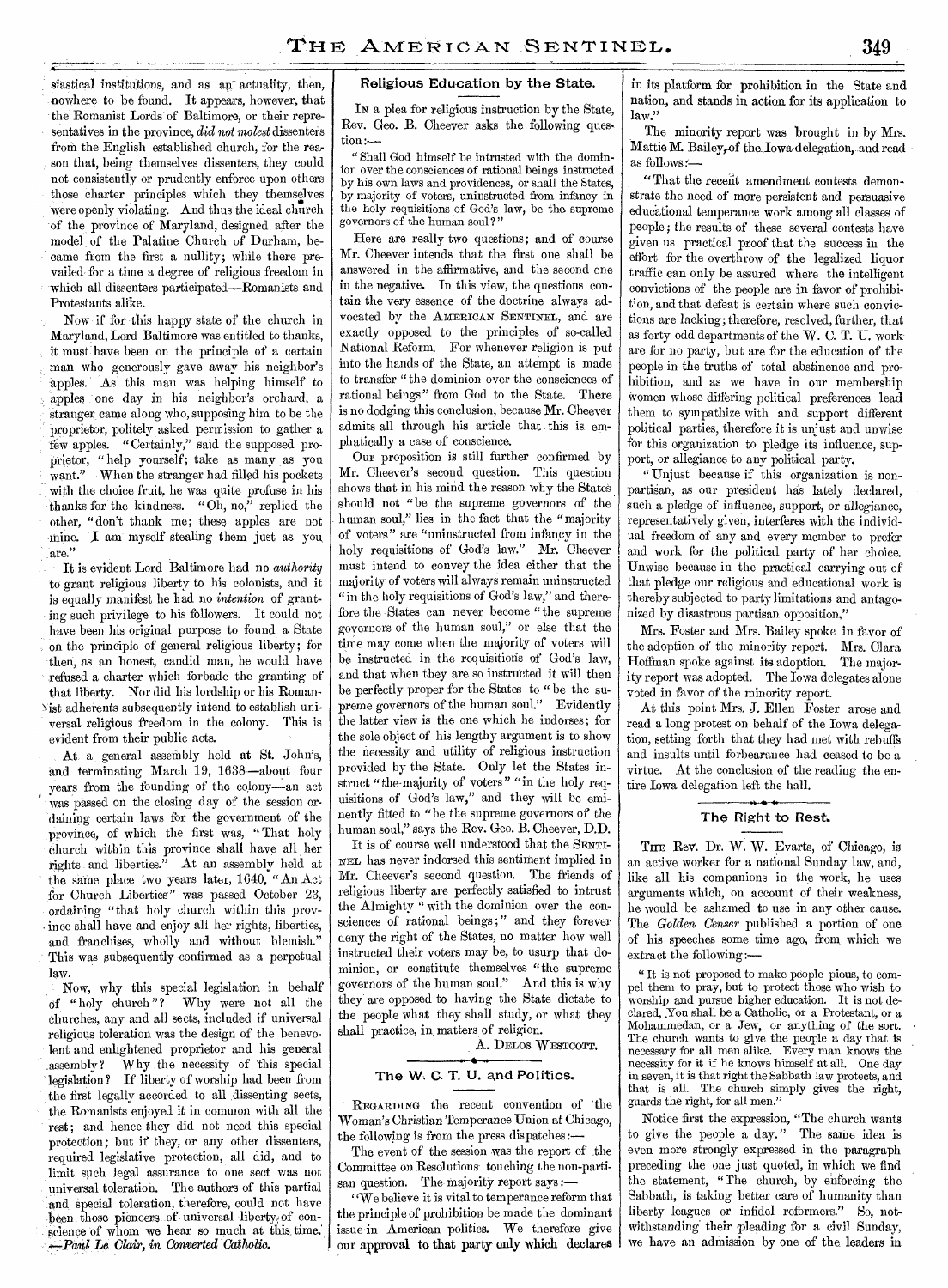the movement, that it is purely a church affair, and that although when the law is passed the State will be the nominal enforcer of it, the church will be the real power behind it. In other words, the State will be the cat's paw for the church; yet we doubt not that if Dr. Everts were asked directly if the Sunday movement is religious in its nature, he would say no. It is strange how this Sunday-law craze leads people virtually to deny any connection between the church and religion.

But the point which we wish particularly to notice is the idea that the Sunday law is designed simply to protect the people's right to rest and to worship. We can scarcely imagine how such an argument as this should deceive anybody, for anyone can see that the object is entirely different. Granting that it is everybody's right to rest on Sunday, suppose there are some who do not wish to avail themselves of that right, what will the State do in that case under a rigid Sunday law?—It will say, You *must* do so. In other words, it will declare that nobody has a right to choose his own day for rest and worship, and so instead of preserving rights, it will deprive people of their rights. As a matter of fact, everybody has a right to be protected in resting on Sunday, provided he wishes to do so. If a movement were set on foot to deprive people of their right to rest on Sunday it would find no more vigorous opposer than the AMERICAN SENTINEL; but who ever heard of any such a movement being started? Who ever heard of such-a thing as an attempt to secure a law forbidding people to rest on Sunday?—No one. The fact is that under our present Constitution everybody has that right, and everybody who wishes to avail himself of it is protected in it.

There is no necessity for a Sunday law in order to protect people in their right to worship on Sunday. This plea for a Sunday law, on the ground that it is necessary to protect people in their right to Sunday rest, is equivalent to saying that those who wish to rest cannot do so unless everybody else does.

Suppose I get tired and want to take a holiday, making a trip into the country. Everybody will say that I have a right to do so if I can afford it; but I demur. I raise a great ado and say that the State has to protect me in that right. Our Sunday-law friends would tell me that the State does protect me in that right; that if anyone should attempt forcibly to restrain me from pursuing my journey, the State would punish him; but I say, No, I am not protected in my right to take a holiday trip to the country, unless the State shall compel everybody else to go with me. While I am going to the country there are scores of people who would go about their business as usual, and I ask that they be compelled to take a holiday too, in order that I may be protected in my right to recreation! Anyone can see the nonsense of this, and yet this very argument is used in behalf of Sunday laws. The idea that one person cannot rest because someone else happens to be working, was never heard of until necessity compelled the movers for a national Sunday law to invent it. It is not the language of reason, but of bigotry; it is the language of those who wish to compel everybody to do as they do.

That a law compelling all to rest is not necessary in order to protect all in their right to rest is shown by the fact that people keep the seventh day, concerning which no civil law has ever been

made, and they feel that they have a right to do this. We know of several instances where a very few observers of the seventh day live alone in the midst of a very large city, surrounded by thousands who pay no regard whatever to" that day; and yet this few feel that they have a right to observe the seventh day if they wish to, and they do so, and find no difficulty whatever. They do not ask for a law compelling other people to rest on that day in order that they may be protected in their right. Yet they surely have the same right to be protected in their observance of the seventh day as others have in their observance of the first. If not, we would like to know why not. Those who admit that they have a right to be protected in their seventh-day rest thereby relinquish all claims for a national Sunday law; and those who will not admit that they have the right, thereby admit that they desire class legislation which will favor some but which will work injustice to others who are equally deserving. We would like to have our friends think seriously of this matter and state whether they believe that the only persons in this country who have any rights are those who observe Sunday. Bunday.

### **Enforced Sunday Observance — Who Are Its Allies?**

IN the *Bulletin* of August 27 we attempted to show the,inconsistency of the Chicago *Daily News*  in its attempt to bring into Chicago enforced Sunday observance over the deceptive issue of closing the Sunday saloons. Since the writing of that article, the utterances of the *Daily News* have been more pronounced than before, and the charge then made abundantly proven to be just. In the *Morning News* of September 9, under the leading editorial, "Sunday Observance," we find these significant words: "And this suggests the point, which has doubtless occurred to many of our readers, that a wide-open saloon is only one of many forms of violation of the divine command, `Remember the Sabbath-day, to keep it holy.' Open barber shops, open grocery stores, and other open places of traffic, are infractions of this command, only less mischievous than the open saloon." In the *News* of September 23, in the leading editorial, "Some Progress," we find these words: "For .nearly two months the *Morning News* has devoted an unusual amount of its space to an endeavor to bring about Sunday observance in Chicago. . . . The fight has been carried on because the *Morning News* believes in Sunday observance. It believes in it, not only from a religious and moral standpoint, but also from an economic and hygienic point of view." And how does it work to bring about Sunday observance ?—By appeals to the civil authorities. We deny the right of any civil ruler to enforce the fourth commandment, or to enforce Sunday observance, from a religious, or any other standpoint. God says to this self-appointed guardian of the Almighty, "Vengeance belongeth unto me, I will recompense, saith the Lord." Heb. 10 : 30. The *News* quotes Cardinal Gibbons, and many Catholics, to show that the Church of Rome favors Sunday closing.  $\Box$  In a letter commending the course<sub>40</sub>f the *News*, from "Fides," of St. Charles, Illinois, whicli'abpeared in,the,News of September 21, we read: "No man with a knowledge of the teaching and doctrine of the Catholic Church could be so inconsistent as to accuse her of failure in the slightest degree to enforce the most exact  $\vert$ 

and religious observance of Sunday." This is too true ever to be contradicted. The question is whether the country is ready for such enforced religious observance of the fourth commandment as shall please the *Daily News* and the Catholic Church. The fight is not for temperance; it is not against the'saloon ; it is not for prohibition.

*News* of September 17, editorial, "One War at a Time." "It may be even admitted that in a certain sense the fight is not specifically against the saloon, but against unlawful Sunday toil and traffic of every sort. Nevertheless, the fight on hand now is against the Sunday saloon, open in violation of an express law of the State. When we have won this fight, we will reform the lines, plant the standard on the ground thus gained, and press the attack on other specific intances of Sunday violation. But just now, 'one war at a time, gentlemen, if you please.' "— *Workers' Bulle* $tin,$  Des Moines, Iowa.

### *•* **The-Civil Law Did It.**

WHEN the Roman Catholics are charged as being responsible for the terrible persecutions during the twelve hundred and sixty years of papal rule, they very meekly seek to excuse themselves from all blame by saying," The civil law did it." And now when the Sunday-law advocates get their ideas embodied in the civil laws of our country, and should sore persecution be the result, as it certainly will, will not these same professed Christian people seek to clear their blood-stained skirts by saying, as the mother church said, "The civil law did it"?

A. W. SANBORN.

THREE men—say a Christian, an infidel, and aJew—ought to be able to carry on a government for their common benefit, and yet leave the religious doctrines and worship of each unaffected thereby, otherwise than by fairly and impartially protecting each, and aiding each in his searches after truth. If they are sensible and fair men they will so carry on their government, and carry it on successfully and for the benefit of. all. If they are not sensible and fair men, they will be apt to quarrel about religion, and, in the end, have a bad government and bad religion, if they do not destroy both. Surely they could well and safely carry on any other business, as that of banking, without involving their religious opinions, or any acts of religious worship. Government is an organization for a particular purpose: It is not almighty, and we are not to look to it for everything. The great bulk of human affairs and human interests is left by any free government to individual enterprise and individual action. Religion is eminently one of these interests, lying outside the true and legitimate province of government.-=-Supreme *Court of Ohio.*  ► *•* **4.** 

THE defeat of Governer Foraker, In Ohio, is charged, not so much to the saloon influence as to the Sunday-law issue, and the belief that he favored a crusade against all sorts of activity on Sunday, even to the stopping of the delivery of milk on that day. Assuming this to be a correct statement; it is proof that the extremist often defeats himself. ... Radical suasion in the interest of good morals is not objected to by the people, but the attempt to legislate radicalism on the Sunday<sup>3</sup> question into the people, oftener than not suffers defeat.**—Sacramento Record-Union.**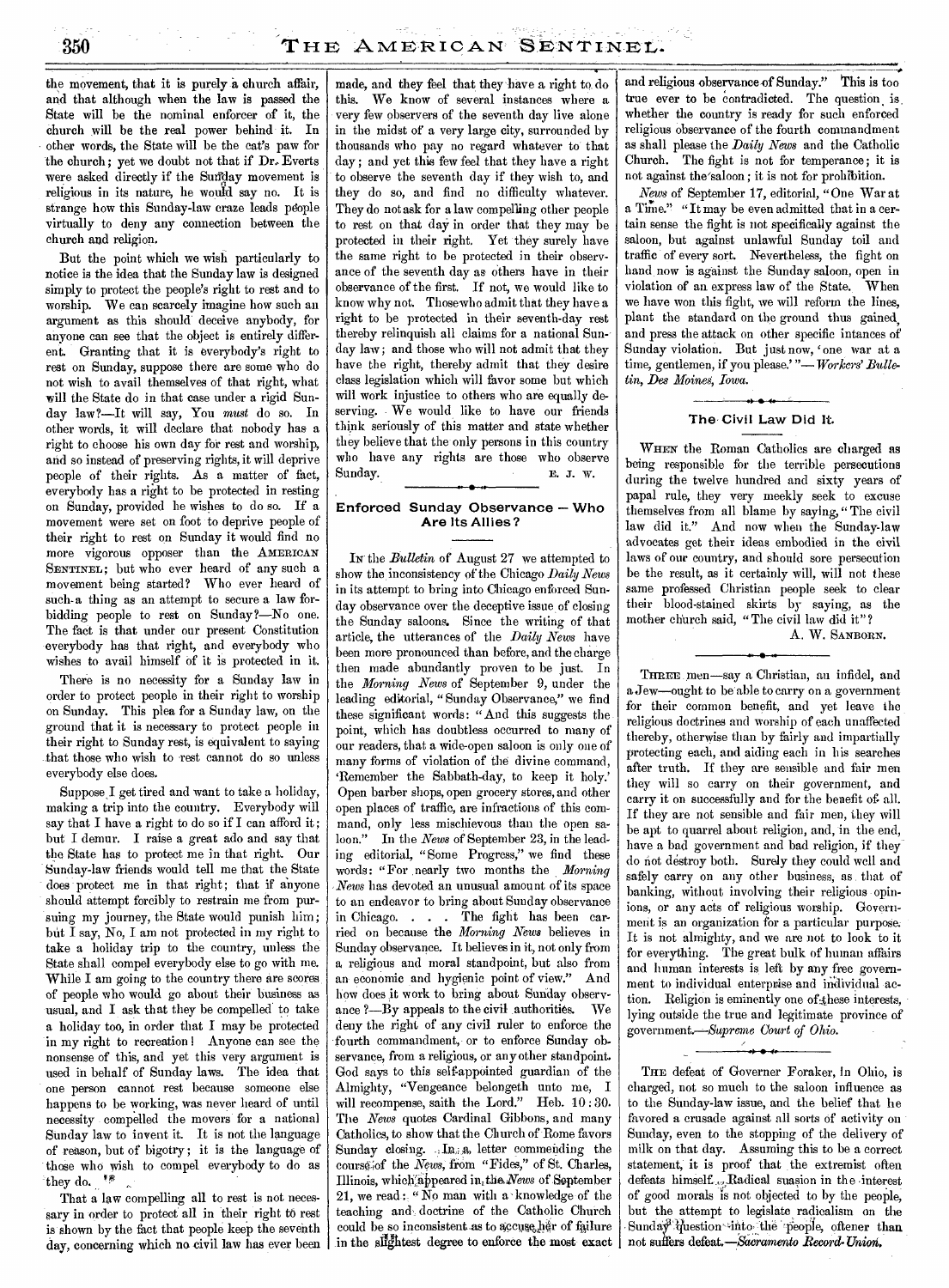## Advertisements.

ADVERTISING RATES made known on application.<br>Cation. No advertisements of patent medicines, organs, tobacco, liquors, novels or anything of a trivial, intemperate, immoral or impure nature accepted. We reserve the right to

Fresno and Merced County Lands **TO RENT AND FOR SALE.** 

## **15,000 ACIES** <u>Land in the above Counties</u>; to rent for a term of years. Also

**100,000 ACTES** falfa, and Sugar Beet Land, with water for irrigation, for sale in tracts of from 20 acres to large tracts suitable for Colony purposes. For particulars, apply to

**E. B. PERRIN, 402 Kearny Street,**  San Francisco,

"The Ideal" Account and Memorandum Book,<br>| and Business Guide. (Copyrighted). SPECIAL FEATURES: Fully and plainly specified accounts; silicate slates—for both slate and peach peach is lead-pencil (with enser); a printed washing list—on silicate (with enser); a printed washing list—on silicate (very











## $\tt TEN LEOTURES$ ON **NASAL CATARRH**

Its Nature, Causes, Prevention and Cure, and Diseases of the Throat, Eye and Ear, due to Nasal Catarrh; with a chapter of

### CHOICE PRESCRIPTIONS

### **BY J. H. KELLOGG, M. D.,**

*Medical Superintendent of the Largest \_Medical and Surgical Sanitarium in the World.* 

The work consists **of 120 pages, and is embellished with** a colored frontispiece and

### **Six Beautifully Colored Plates,**

Besides many illustrative cuts of the throat and nasal cavity in health and disease. This little work costs **only 30 cents, and is** in great demand.

**PACIFIC PRESS PUBLISHING CO.,** 

0

Head surface and Health Container and the Bible, Geikie, 6 vols. in 3,<br>
House container and the Bible, Geikie, 6 vols. in 3,<br>
Holy Land and the Bible, Geikie, 2 vols....... 5.50<br>
How We Got our Bible, defth................

The Christian's Secret of a Happy Life, cloth, gilt edges I.00

Pacific Press Publishing Co.,

**Or, 43** BOND ST., NEW YORK.

**OAKLAND, CAL.,** 

ADDRESS,

**Or 43 Bond Street, New York. OAKLAND, CAL.** 

THE NATIONAL SUNDAY LAW. **NOW READY!** 

We do not mean that a National Sunday Law is now ready, but that a treatise under this name, prepared by Alonzo T. Jones, is now ready for circulation.<br>This pamphlet contains the arguments in behalf of the rights of Americ

### **"MIGHTY INTERESTING READING,"**

And Mr. Jones's comments will make it more so. His argument is enlarged to what it would have<br>been without Senator Blair's interruptions, objections, and counter-arguments, and is accompanied<br>with answers to all of his obj

**Based on Scripture and History, Constitution and Law,** 

Showing the limits of , the civil power, the unconstitutionality of the Sunday bill, an analysis of the Sunday laws and other religious legislation of the different States, the Sunday-law mood ending the different states, for the United States. The work contains one hundred and ninety-two pages. Price, 25 cents. Address,

**AMERICAN SENTINEL,** 

1059 Castro St.. Oakland, Cal.; 43 Bond St., New York.



TT HIS delightful Resort offers unrivaled advantages  $\perp$  to **Tourists** and **all classes of Invalids**,<br>both for Winter and Summer. It is situated on the southwestern slope of Howell Mountain, 500 feet above<br>and overlookin

**THE RATIONAL TREATMENT THE RATIONAL TREATMENT**<br>By all known remedial agents is employed in this In-<br>stitution. With these natural and acquired advantages,<br>pleasant and destrable surroundings, thorough and ju-<br>pleasant and destrable surroundings

sistants, **All Invalids and Tourists** may feel as-sured that they will he courteously received, *And* kindly cared for. For Circulars and further particulars, address **'-** 

**RURAL HEALTH RETREAT,** t. **Helena, eat** 

## **PRINTERS' INK.**

### *A JOURNAL FOR ADVERTISERS.*

**PRINTERS'** INK is just what it purports to be, "a journal for advertisers." It is issued on the first and fitter iournal—*THE TRADE JOURNAL*, so the representative journal—*THE ADE JOURNAL*, so comprehensive and incerpen

### COSTS BUT ONE DOLLAR.

A sample copy costs but Five Cents. Advertising<br>is an art practiced by many but understood by<br>few. The conductors of PRINTERS' INK understand it thoroughly. Surely their advice, based<br>on an experience of more than twenty-f

**GEO. P. ROWELL & CO.'S** Newspaper Advertising Bureau, 10 Spruce Street, New York.

# West Shore Railroad

**N. Y. C. & H. R. R. R** Co. Lessee,

*The Picturesque Route for Business and Pleasure Travel.* 

"SUMMER EXCURSIONS," a handsomely<br>
illustrated book, giving description of the Hudson<br>
River, Catskill Mountains, Saratoga and other<br>
New York State resorts, will be mailed on receipt<br>
New York State resorts, will be mail

### **THE WHOLE WORLD WILL SOON TARE THE NEW YORK WORLD.**

### **How Its Circulation Has Grown:**

| 1882 | 8,151,157                                                                                                                            |
|------|--------------------------------------------------------------------------------------------------------------------------------------|
| 1883 | 12,242,548                                                                                                                           |
|      | 28,519,785                                                                                                                           |
|      | 51,241,367                                                                                                                           |
| 1886 | 70,126,041                                                                                                                           |
|      | 83.380.828                                                                                                                           |
|      | $1888 \ldots  \ldots  \ldots 104.473.650$                                                                                            |
|      | This equals one-fourteenth the combined circulation of all the 1.423 Daily Newspapers of the United States at last report, which was |
|      |                                                                                                                                      |
|      |                                                                                                                                      |
|      | 1.481.844.000<br><b>THE WORLD alone104,473,650</b>                                                                                   |
|      |                                                                                                                                      |

The Weekly World **IS THE BEST and BIGGEST NEWSPAPER** 

### **on the North American Continent.**

### 12 Large Pages and 84 Long Columns.

### **A POPULAR BOOR**

Published and Given with Each Issue of **the Weekly Edition,** 

#### **(Latest Issues)**

May 1—A Voyage to Mars Greg May 3—Houp-la Winter May 15—His Fatal Success Malcolm Bell May 22 The Dream Woman Wilkie Collins May 29—'Twas in Trafalgar's Bay Besant June 5—A Yankee Lucille.. .....Wm. E Penny June 12—A Queen Amongst Women. ...Braehme June 19—A Strange Secret Sylvanus Cobb, Jr. June 26—John Jago's Ghost Wilkie Collins\_ July3—A Man of Honor J S Winter July 10—The Case of Mr. Lucraft W. Besant July 17—A Troublesome Girl ...... The Duchess July 24—He Loved and Rode Away Riddell July 31—Harvest J S Winter Aug. 7—Blind 'Love Wilkie Collins Aug. 14—Mystery of Central Park *Nellie* Bly Aug. 28—Sir Percival Sept. 4—Fair but False........... Dora Thorne Sept. 11—A Passive Crime The Duchess Sept. 18—Antou Malissof Greville

**One** Year (52 **numbers), SI: 6 Months** (26 numbers), 50e. **3 Months (13 numbers),** 25c.

Try a subscription for three months. Agents wanted at every post-office. Address,

**THE WORLD, New York.**